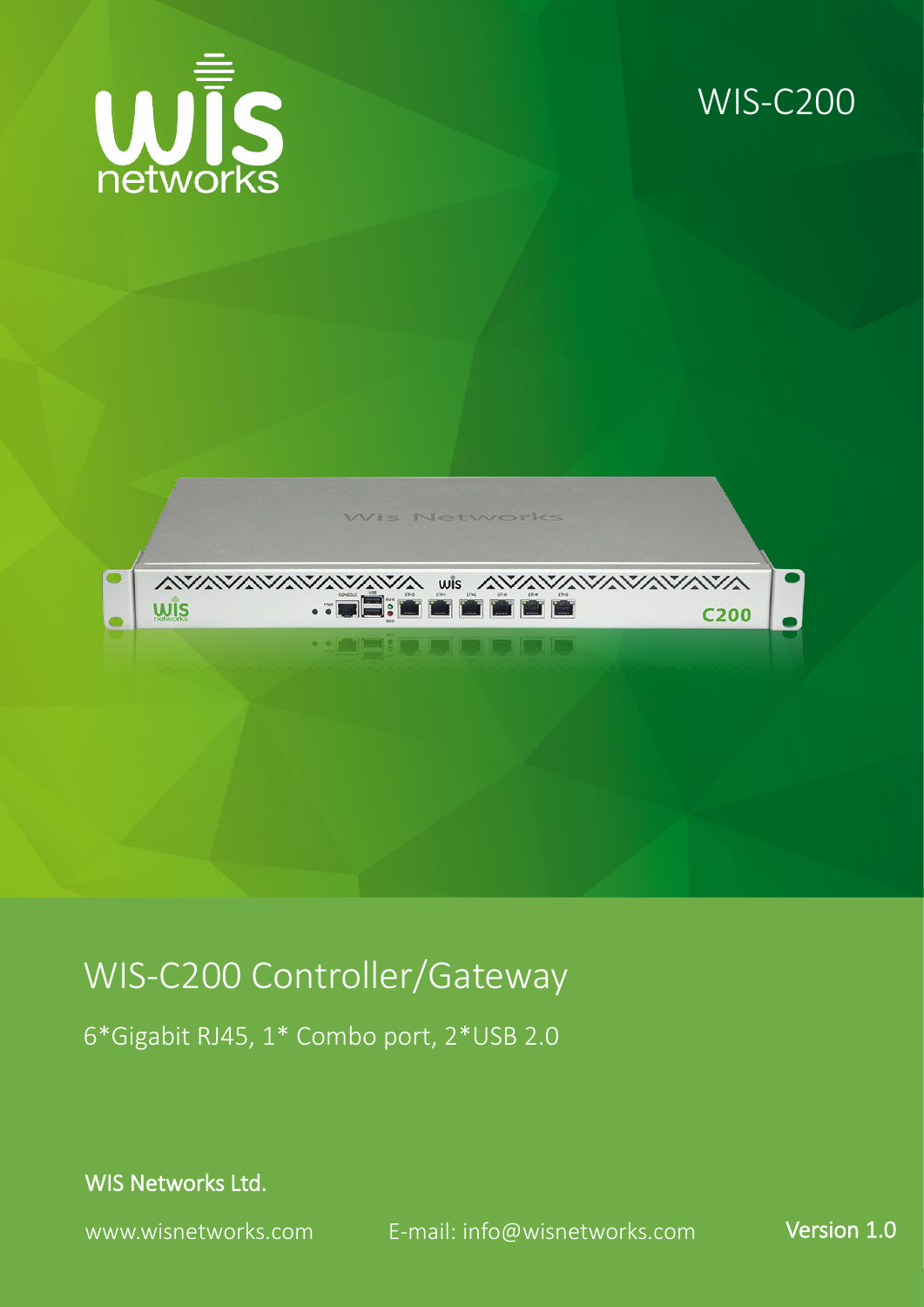

#### **Product Overview**

WIS-C200 is a multi-WAN hotspot gateway which is ideal for Internet service provider or hotels / restaurant. It is full featured with captive web portal authentication and PPPoE authentication, along with Wisnetworks unique powerful user account management feature for bandwidth usage limit and time/date limit. The gateway supports up to 50,000 sessions and more than 200 online users, using the 11-inch rack-mount design, built-in power supply. Integrating Wisnetworks intelligent QoS and APP management feature,

WIS-C200 helps you build a professional ISP level network easily and quickly, and provide you best Internet experience for WISP, Hotel and other industries.



ISP-3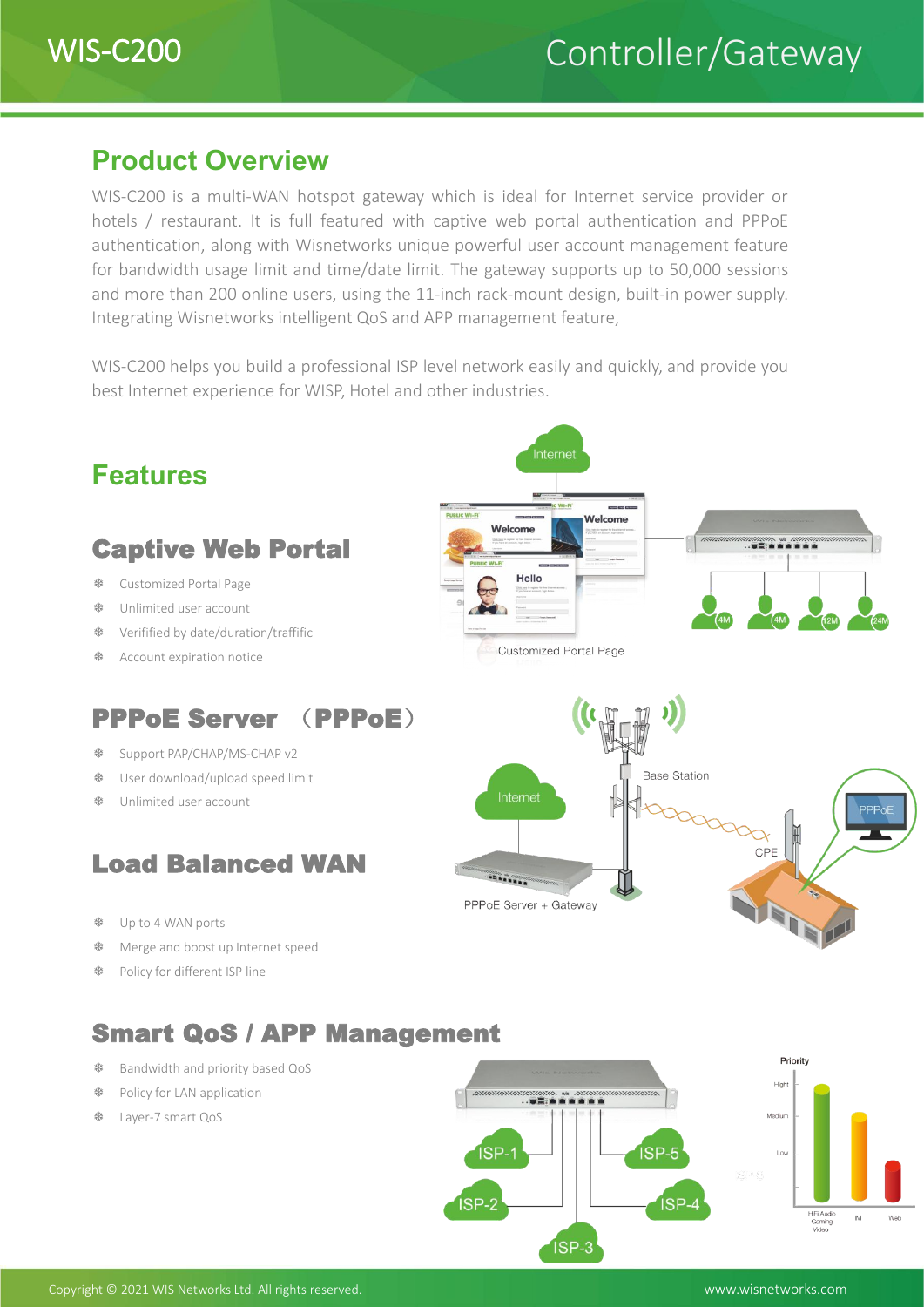

### WIS-C200 Controller/Gateway

**Network Topology**

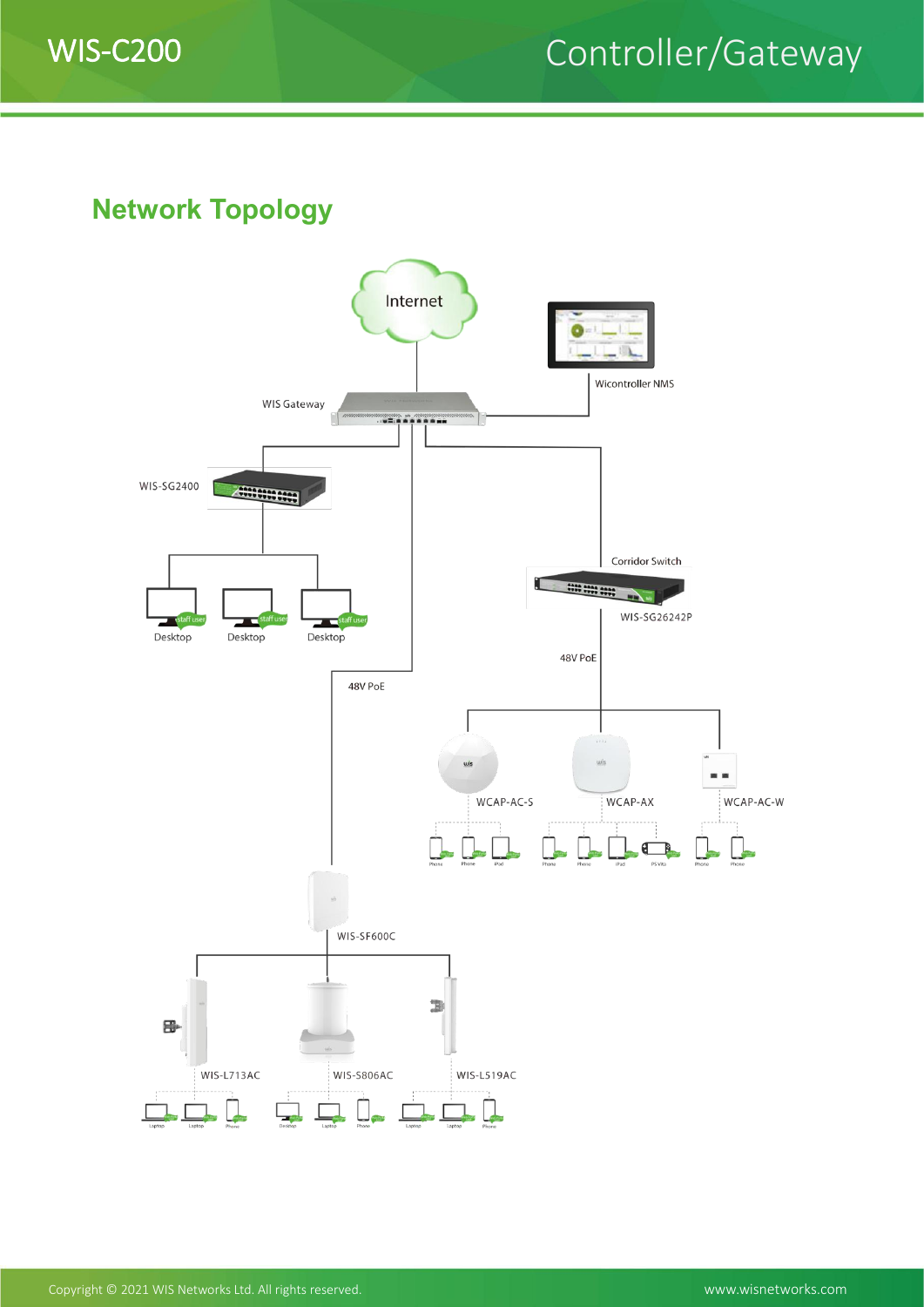# WIS-C200 Controller/Gateway

| <b>HARDWARE</b>              |                                        | <b>NETWORKS</b>                         |
|------------------------------|----------------------------------------|-----------------------------------------|
| <b>Interface</b>             | - 6*Gigabit Ethernet ports             | <b>Traffific Dia</b>                    |
|                              | - 1* Console port                      |                                         |
|                              | $-2 * USB2.0$                          | <b>Online Host</b>                      |
|                              | - Reset                                | <b>Monitoring</b>                       |
| CPU                          | Intel Atom® D525 2*cores, 1.8GHz,      | <b>Online APP</b>                       |
| <b>RAM</b>                   | $-2GB$                                 | <b>Monitoring</b>                       |
| HDD                          | $-16GB$                                | <b>User Monito</b>                      |
| LED                          | - Power                                |                                         |
| <b>Indicators</b>            | - HDD                                  | <b>Device State</b>                     |
| <b>Power</b>                 | - Input: 100-240 VAC, 50/60 Hz         | <b>NETWORK A</b>                        |
| <b>Dimensions</b>            | $-10(442*256*44mm)$                    | <b>System Logs</b>                      |
| <b>Environmental</b>         | Operating Temperature: 0°C to 70°C     | <b>ARP Logs</b>                         |
| <b>Conditions</b>            | 3Operating Humidity: 10% to 80%        | <b>PPPoE Logs</b>                       |
|                              | non-condensing                         | <b>Web Portal</b>                       |
| <b>AUTHENTICATION SERVER</b> |                                        | <b>Firewall/ACI</b>                     |
| <b>Authentication</b>        | - Captive web portal                   | <b>Logs</b>                             |
| <b>Types</b>                 | - PPPoE Server                         | <b>Website Log</b>                      |
| <b>Customizable</b>          | - Yes                                  | <b>NETWORKS</b>                         |
| <b>Captive Portal</b>        |                                        | <b>Internet Pro</b>                     |
| <b>User Exception</b>        | - Yes                                  | <b>DHCP Serve</b>                       |
| <b>Local Account</b>         | - Yes                                  |                                         |
| <b>Database</b>              |                                        | <b>DHCP Relay</b>                       |
| <b>Expiration /</b>          | - Customized                           | <b>Network Ad</b><br><b>Translation</b> |
| <b>Offifiine Notice</b>      |                                        | <b>Local DNS</b>                        |
| <b>USER MANAGEMENT</b>       |                                        | <b>Records</b>                          |
| <b>Account Number</b>        | - Unlimited                            | <b>VPN</b>                              |
| <b>Bind MAC / IP</b>         | - Yes                                  | <b>DNS</b>                              |
| <b>Validate Period</b>       | - By Date / Duration / Traffific Usage |                                         |
| <b>Speed Limit</b>           | - Yes                                  |                                         |
| <b>Change</b>                | - Allow authenticated users to modify  |                                         |
| <b>Password</b>              | their own login password               |                                         |
| <b>Session Limit</b>         | - Yes                                  |                                         |

| <b>NETWORK STATUS</b>                  |                                        |  |  |  |  |
|----------------------------------------|----------------------------------------|--|--|--|--|
| <b>Traffific Diagram</b>               | - Yes                                  |  |  |  |  |
| <b>Online Host</b>                     | - Ethernet LEDs                        |  |  |  |  |
| <b>Monitoring</b>                      | - Power                                |  |  |  |  |
|                                        | - System                               |  |  |  |  |
| <b>Online APP</b><br><b>Monitoring</b> | - Input: 100-240 VAC, 50/60 Hz         |  |  |  |  |
| <b>User Monitor</b>                    | - Portal / PPPoE / DHCP                |  |  |  |  |
| <b>Device Status</b>                   | - CPU / Memory/ Session                |  |  |  |  |
| <b>NETWORK ACTIVITY LOGS</b>           |                                        |  |  |  |  |
| <b>System Logs</b>                     | - Yes                                  |  |  |  |  |
| <b>ARP Logs</b>                        | - Yes                                  |  |  |  |  |
| <b>PPPoE Logs</b>                      | - Yes                                  |  |  |  |  |
| <b>Web Portal Logs</b>                 | - Yes                                  |  |  |  |  |
| <b>Firewall/ACL</b><br><b>Logs</b>     | - Yes                                  |  |  |  |  |
| <b>Website Logs</b>                    | - Yes                                  |  |  |  |  |
| <b>NETWORK SERVICES</b>                |                                        |  |  |  |  |
| <b>Internet Protocol</b>               | - Unlimited                            |  |  |  |  |
| <b>DHCP Server</b>                     | - Yes                                  |  |  |  |  |
| <b>DHCP Relay</b>                      | - By Date / Duration / Traffific Usage |  |  |  |  |
| <b>Network Address</b>                 | - Yes                                  |  |  |  |  |
| <b>Translation</b>                     |                                        |  |  |  |  |
| <b>Local DNS</b>                       | - Allow authenticated users to modify  |  |  |  |  |
| <b>Records</b>                         | their own login password               |  |  |  |  |
| <b>VPN</b>                             | -n2n, PPTP, IPsec, OpenVpn             |  |  |  |  |
| <b>DNS</b>                             | -DDNS, SMARTDNS                        |  |  |  |  |